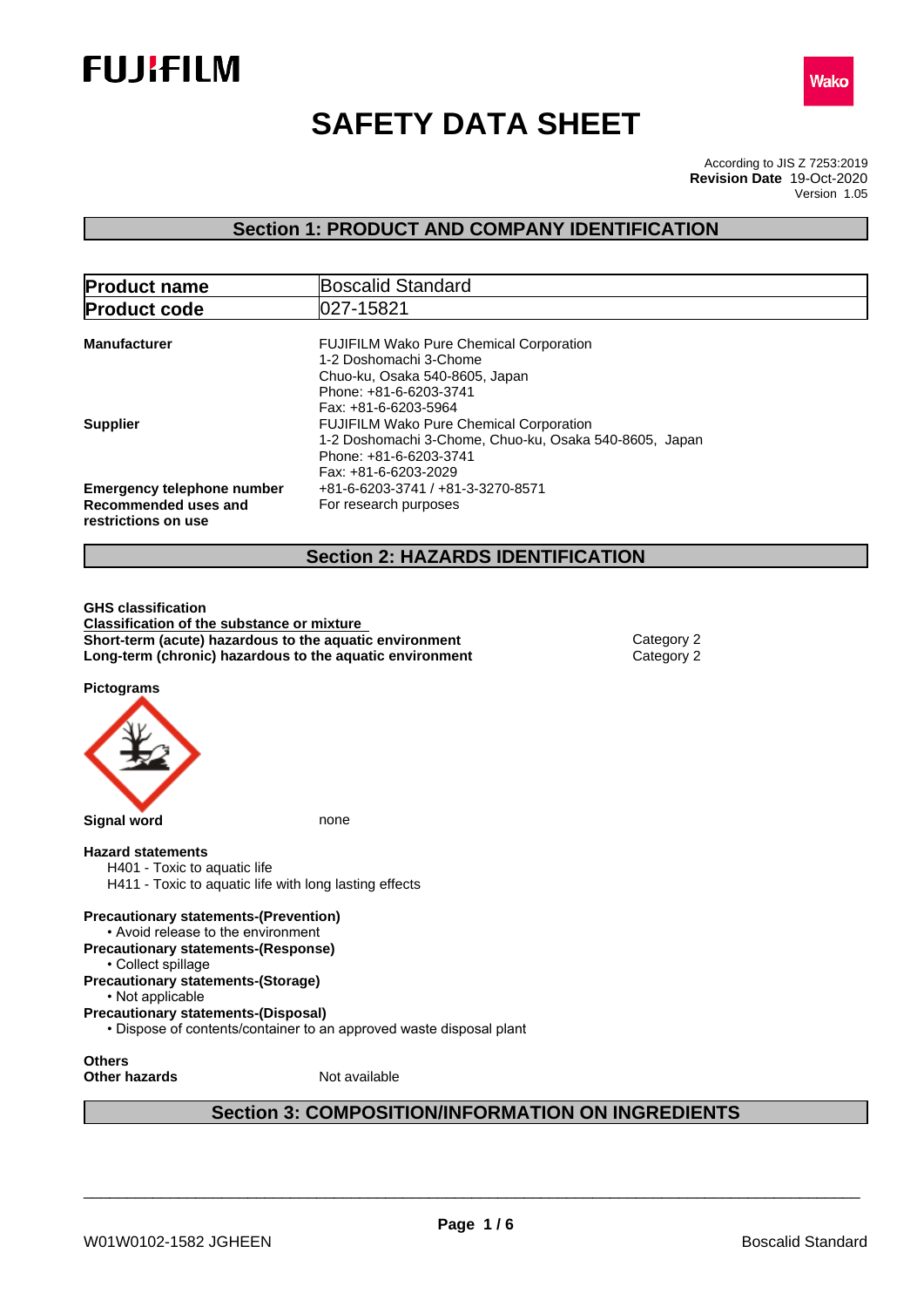#### **Single Substance or Mixture** Substance

**Formula** C18H12Cl2N2O

| <b>Chemical Name</b>        | Weight-% | <b>Molecular weight</b> | <b>ENCS</b> | <b>ISHL No.</b> | CAS RN      |
|-----------------------------|----------|-------------------------|-------------|-----------------|-------------|
| 2-Chloro-N-(4'-chloro[1,1]  | 98.0     | 343.21                  | N/A         | $8-(1)-2887$    | 188425-85-6 |
| '-biphenyl]-2-yl)-3-pyridin |          |                         |             |                 |             |
| ecarboxamide                |          |                         |             |                 |             |

**Impurities and/or Additives**: Not applicable

# **Section 4: FIRST AID MEASURES**

#### **Inhalation**

Remove to fresh air. If symptoms persist, call a physician.

#### **Skin contact**

Wash off immediately with soap and plenty of water. If symptoms persist, call a physician.

#### **Eye contact**

IF IN EYES: Rinse cautiously with water for several minutes. Remove contact lenses, if present and easy to do. Continue rinsing. Immediate medical attention is required.

# **Ingestion**

Rinse mouth. Never give anything by mouth to an unconscious person. Call a physician or poison control center immediately. Do not induce vomiting without medical advice.

#### **Protection of first-aiders**

Use personal protective equipment as required.

# **Section 5: FIRE FIGHTING MEASURES**

#### **Suitable extinguishing media**

Water spray (fog), Carbon dioxide (CO2), Foam, Extinguishing powder, Sand

### **Unsuitable extinguishing media**

No information available

## **Specific hazards arising from the chemical product**

Thermal decomposition can lead to release of irritating and toxic gases and vapors.

#### **Special extinguishing method**

No information available

# **Special protective actions for**

# **fire-fighters**

Use personal protective equipment as required.Firefighters should wear self-contained breathing apparatus and full firefighting turnout gear.

# **Section 6: ACCIDENTAL RELEASE MEASURES**

#### **Personal precautions, protective equipment and emergency procedures**

For indoor, provide adequate ventilation process until the end of working. Deny unnecessary entry other than the people involved by, for example, using a rope. While working, wear appropriate protective equipments to avoid adhering it on skin, or inhaling the gas. Work from windward, and retract the people downwind.

#### **Environmental precautions**

To be careful not discharged to the environment without being properly handled waste water contaminated.

## **Methods and materials for contaminent and methods and materials for cleaning up**

Sweep up and gather scattered particles, and collect it in an empty airtight container.

#### **Recoverly, neutralization**

#### No information available

#### **Secondary disaster prevention measures**

Clean contaminated objects and areas thoroughly observing environmental regulations.

# **Section 7: HANDLING AND STORAGE**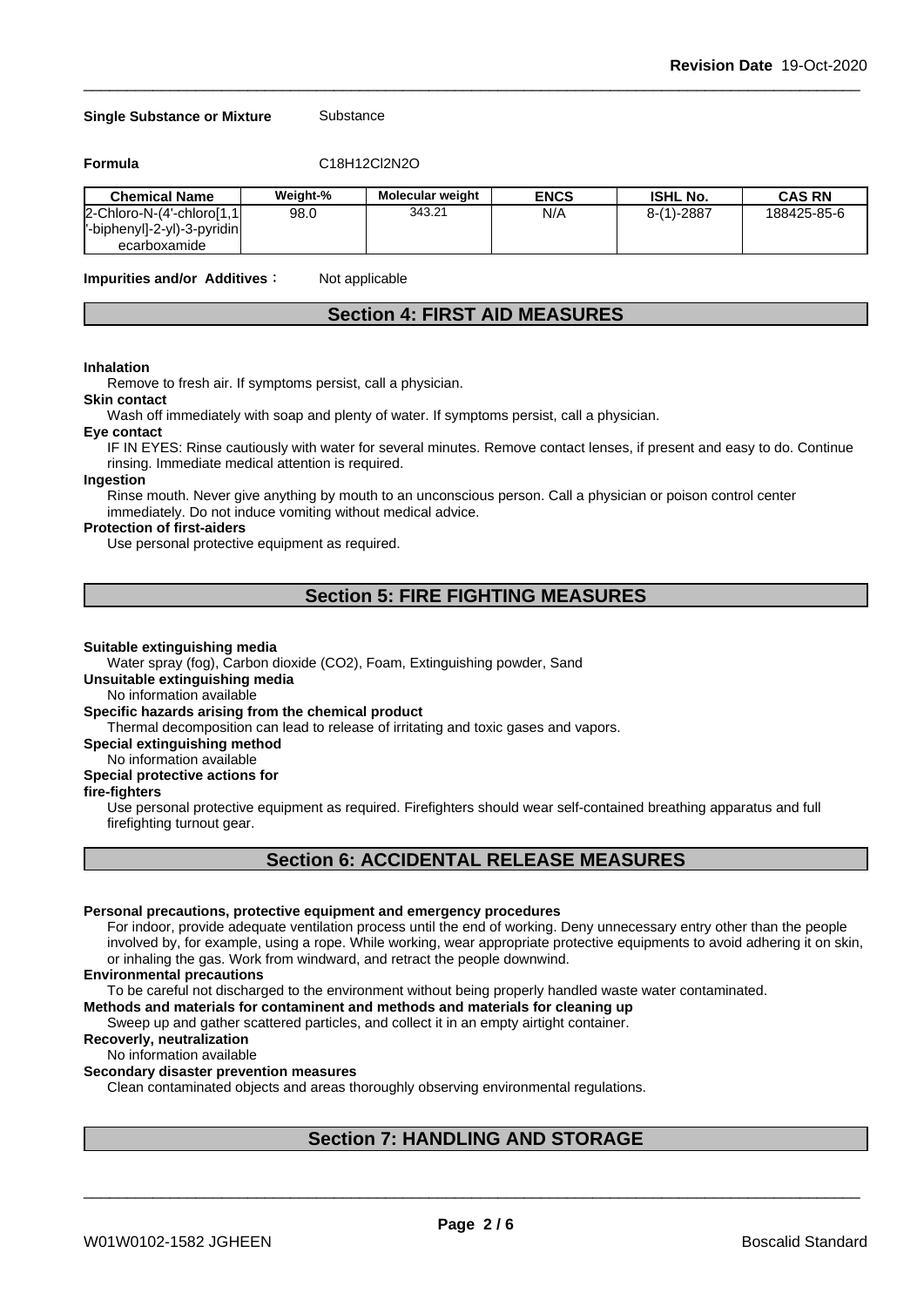**Technical measures** Avoid contact with strong oxidizing agents. Use with local exhaust ventilation. **Precautions** Do not rough handling containers, such as upsetting, falling, giving a shock, and dragging. Prevent leakage, overflow, and scattering. Not to generate steam and dust in vain. Seal the container after use. After handling, wash hands and face, and then gargle. In places other than those specified, should not be smoking or eating and drinking. Should not be brought contaminated protective equipment and gloves to rest stops. Deny unnecessary entry of non-emergency personnel to the handling area. **Safety handling precautions** Avoid contact with skin, eyes or clothing. Use personal protective equipment as required.**Storage Safe storage conditions Storage conditions** Keep container protect from light tightly closed. Store in a cool (2-10 °C) place. **Safe packaging material** Glass **Incompatible substances** Strong oxidizing agents **Section 8: EXPOSURE CONTROLS/PERSONAL PROTECTION Engineering controls** In case of indoor workplace, seal the source or use a local exhaust system. Provide the safety shower facility, and handand eye-wash facility. And display their position clearly. **Exposure limits** This product, as supplied, does not contain any hazardous materials with occupational exposure limits established by the region specific regulatory bodies. **Personal protective equipment**<br>**Respiratory protection** Dust mask

**Respiratory** protection **Hand protection** Protection gloves

**General hygiene considerations**

**Handling** 

**Eye protection** protective eyeglasses or chemical safety goggles Skin and body protection Long-sleeved work clothes, protective boots

Handle in accordance with good industrial hygiene and safety practice.

# **Section 9: PHYSICAL AND CHEMICAL PROPERTIES**

| Form                                                   |                                                              |
|--------------------------------------------------------|--------------------------------------------------------------|
| Color                                                  | white                                                        |
| Appearance                                             | crystalline powder - powder                                  |
| Odor                                                   | No data available                                            |
| Melting point/freezing point                           | 143 - 150 °C                                                 |
| Boiling point, initial boiling point and boiling range | No data available                                            |
| <b>Flammability</b>                                    | No data available                                            |
| <b>Evaporation rate:</b>                               | No data available                                            |
| Flammability (solid, gas):                             | No data available                                            |
| Upper/lower flammability or                            |                                                              |
| explosive limits                                       |                                                              |
| Upper:                                                 | No data available                                            |
| Lower:                                                 | No data available                                            |
| <b>Flash point</b>                                     | No data available                                            |
| <b>Auto-ignition temperature:</b>                      | No data available                                            |
| Decomposition temperature:                             | No data available                                            |
| рH                                                     | No data available                                            |
| Viscosity (coefficient of viscosity)                   | No data available                                            |
| <b>Dynamic viscosity</b>                               | No data available                                            |
| <b>Solubilities</b>                                    | acetone: soluble . water, Ethanol: practically insoluble, or |
|                                                        | insoluble.                                                   |
| n-Octanol/water partition coefficient: (log Pow)       | No data available                                            |
| Vapour pressure                                        | No data available                                            |
| <b>Specific Gravity / Relative density</b>             | No data available                                            |
| Vapour density                                         | No data available                                            |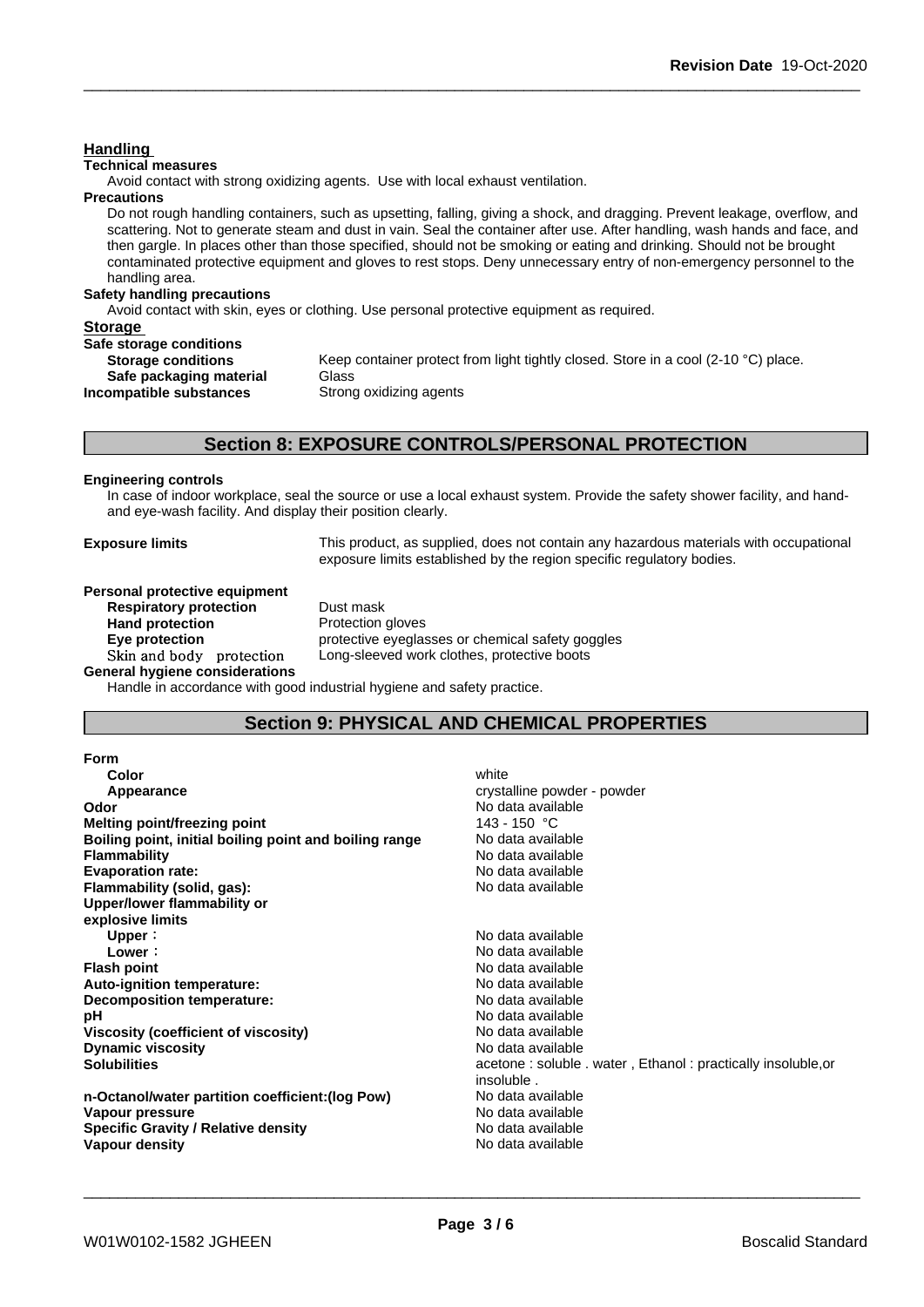#### **Particle characteristics** No data available

# **Section 10: STABILITY AND REACTIVITY**

#### **Stability**

#### **Reactivity** No data available **Chemical stability** May be altered by light. **Hazardous reactions** None under normal processing **Conditions to avoid** Extremes of temperature and direct sunlight **Incompatible materials** Strong oxidizing agents **Hazardous decomposition products** Carbon monooxide (CO), Carbon dioxide (CO2), Nitrogen oxides (NOx), Halides

# **Section 11: TOXICOLOGICAL INFORMATION**

#### **Acute toxicity**

| <b>Chemical Name</b>            | Oral LD50          | Dermal LD50        | <b>Inhalation LC50</b> |
|---------------------------------|--------------------|--------------------|------------------------|
| 2-Chloro-N-(4'-chloro[1,1'-biph | > 5000 mg/kg (Rat) | > 2000 mg/kg (Rat) | N/A                    |
| enyl]-2-yl)-3-pyridinecarboxami |                    |                    |                        |
| de                              |                    |                    |                        |

| <b>Chemical Name</b>                  | Acute toxicity -oral- source<br>information | Acute toxicity -dermal- source   Acute toxicity -inhalation gas-<br>information | source information       |
|---------------------------------------|---------------------------------------------|---------------------------------------------------------------------------------|--------------------------|
| 2-Chloro-N-(4'-chloro[1,1'-biphenyl]- |                                             |                                                                                 | Based on the NITE GHS    |
| 2-yl)-3-pyridinecarboxamide           |                                             |                                                                                 | Iclassification results. |

#### **Skin irritation/corrosion**

| <b>Chemical Name</b>                                             | Skin corrosion/irritation source information         |  |
|------------------------------------------------------------------|------------------------------------------------------|--|
| 2-Chloro-N-(4'-chloro[1,1'-biphenyl]-2-yl)-3-pyridinecarboxamide | Based on the NITE GHS classification results.        |  |
| Serious eye damage/ irritation                                   |                                                      |  |
| <b>Chemical Name</b>                                             | Serious eye damage/irritation source information     |  |
| 2-Chloro-N-(4'-chloro[1,1'-biphenyl]-2-yl)-3-pyridinecarboxamide |                                                      |  |
| Respiratory or skin sensitization                                |                                                      |  |
| <b>Chemical Name</b>                                             | Respiratory or Skin sensitization source information |  |
| 2-Chloro-N-(4'-chloro[1,1'-biphenyl]-2-yl)-3-pyridinecarboxamide | Based on the NITE GHS classification results.        |  |
| <b>Reproductive cell mutagenicity</b>                            | No data available                                    |  |
| Carcinogenicity                                                  | No data available                                    |  |
|                                                                  |                                                      |  |

#### **Reproductive toxicity**

| <b>Chemical Name</b>                                             |                   | Reproductive toxicity source information  |
|------------------------------------------------------------------|-------------------|-------------------------------------------|
| 2-Chloro-N-(4'-chloro[1,1'-biphenyl]-2-yl)-3-pyridinecarboxamide |                   |                                           |
| <b>STOT-single exposure</b>                                      | No data available |                                           |
| <b>STOT-repeated exposure</b>                                    |                   |                                           |
| <b>Chemical Name</b>                                             |                   | STOT-repeated exposure-source information |
| 2-Chloro-N-(4'-chloro[1,1'-biphenyl]-2-yl)-3-pyridinecarboxamide |                   |                                           |
| <b>Aspiration hazard</b>                                         |                   | No data available                         |

# **Section 12: ECOLOGICAL INFORMATION**

**Ecotoxicity** No information available

**Other data** No data available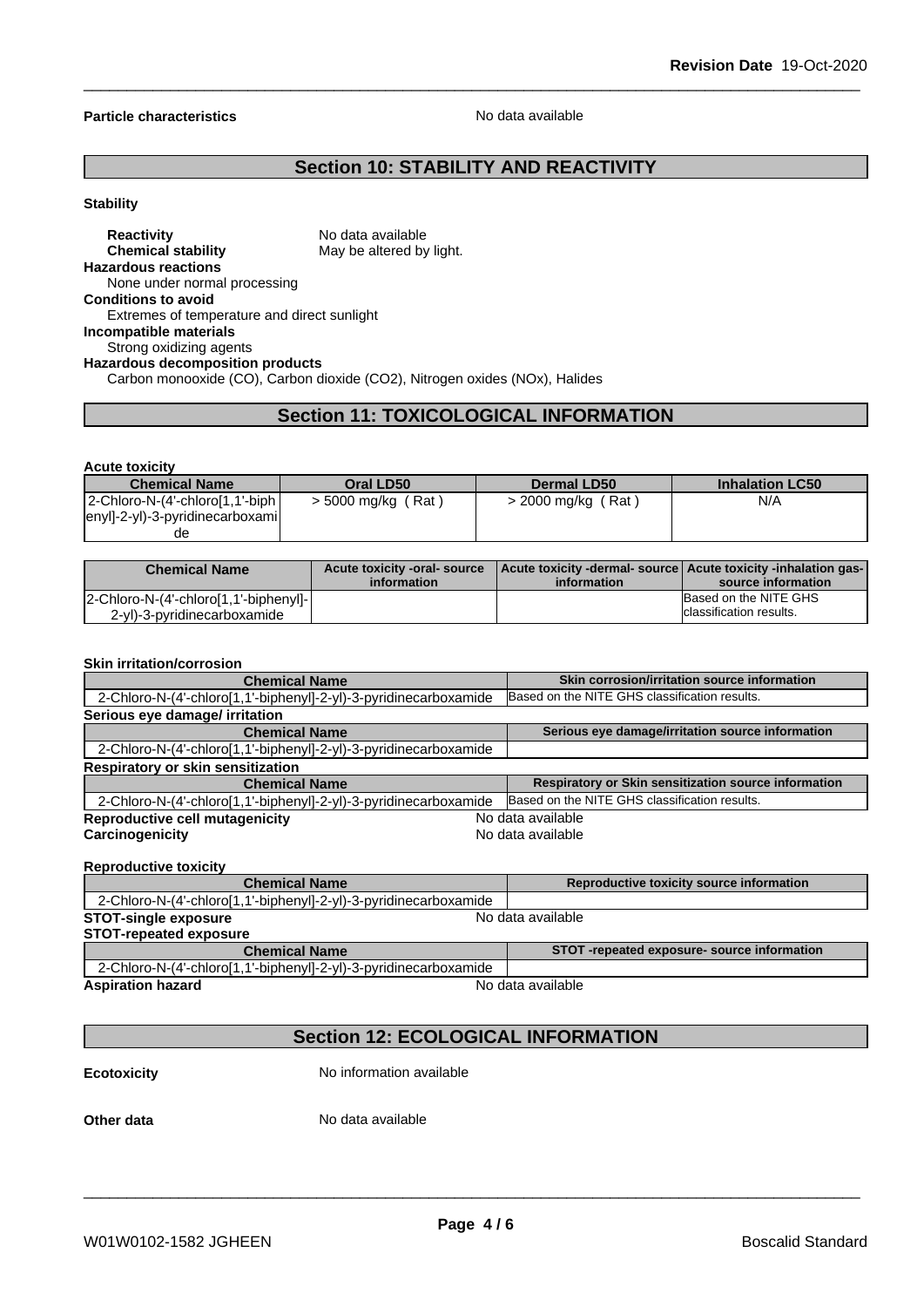**Persistence and degradability** No information available<br>**Bioaccumulative potential** No information available **Bioaccumulative potential<br>Mobility in soil Hazard** to the ozone layer

No information available<br>No information available

# **Section 13: DISPOSAL CONSIDERATIONS**

#### **Waste from residues**

Disposal should be in accordance with applicable regional, national and local laws and regulations. **Contaminated container and contaminated packaging**

Disposal should be in accordance with applicable regional, national and local laws and regulations.

# **Section 14: TRANSPORT INFORMATION**

| <b>ADR/RID</b>                                                 |                                                                                                                          |
|----------------------------------------------------------------|--------------------------------------------------------------------------------------------------------------------------|
| <b>UN number</b>                                               | <b>UN3077</b>                                                                                                            |
| Proper shipping name:                                          | Environmentally hazardous substance, solid, n.o.s.<br>(2-Chloro-N-(4'-chloro[1,1'-biphenyl]-2-yl)-3-pyridinecarboxamide) |
| <b>UN classfication</b>                                        | 9                                                                                                                        |
| <b>Subsidiary hazard class</b>                                 |                                                                                                                          |
| Packing group                                                  | Ш                                                                                                                        |
| <b>Marine pollutant</b>                                        | Yes                                                                                                                      |
|                                                                |                                                                                                                          |
| IMDG                                                           |                                                                                                                          |
| <b>UN number</b>                                               | <b>UN3077</b>                                                                                                            |
| Proper shipping name:                                          | Environmentally hazardous substance, solid, n.o.s.                                                                       |
|                                                                | (2-Chloro-N-(4'-chloro[1,1'-biphenyl]-2-yl)-3-pyridinecarboxamide)                                                       |
| UN classfication                                               | 9                                                                                                                        |
| <b>Subsidiary hazard class</b>                                 |                                                                                                                          |
| Packing group                                                  | Ш                                                                                                                        |
| <b>Marine pollutant (Sea)</b>                                  | Yes                                                                                                                      |
| <b>Transport in bulk according to</b> No information available |                                                                                                                          |
| Annex II of MARPOL 73/78 and                                   |                                                                                                                          |
| the IBC Code                                                   |                                                                                                                          |
| IATA                                                           |                                                                                                                          |
| UN number                                                      | <b>UN3077</b>                                                                                                            |
| Proper shipping name:                                          | Environmentally hazardous substance, solid, n.o.s.                                                                       |
|                                                                | (2-Chloro-N-(4'-chloro[1,1'-biphenyl]-2-yl)-3-pyridinecarboxamide)                                                       |
| <b>UN classfication</b>                                        | 9                                                                                                                        |
| <b>Subsidiary hazard class</b>                                 |                                                                                                                          |
| Packing group                                                  | $\mathbf{III}$                                                                                                           |
| <b>Environmentally Hazardous</b>                               | Yes                                                                                                                      |
|                                                                |                                                                                                                          |
| <b>Substance</b>                                               |                                                                                                                          |

# **Section 15: REGULATORY INFORMATION**

| International Inventories<br><b>EINECS/ELINCS</b> |                                                                                                                                                        |
|---------------------------------------------------|--------------------------------------------------------------------------------------------------------------------------------------------------------|
| <b>TSCA</b>                                       |                                                                                                                                                        |
| Japanese regulations                              |                                                                                                                                                        |
| <b>Fire Service Act</b>                           | Not applicable                                                                                                                                         |
| <b>Poisonous and Deleterious</b>                  | Not applicable                                                                                                                                         |
| <b>Substances Control Law</b>                     |                                                                                                                                                        |
| Industrial Safety and Health Act Not applicable   |                                                                                                                                                        |
| <b>Regulations for the carriage</b>               | Noxious Substances (Ordinance Art.3, Ministry of Transportation Ordinance Regarding                                                                    |
| and storage of dangerous<br>goods in ship         | Transport by Ship and Storage, Attached Table 1)                                                                                                       |
| <b>Civil Aeronautics Law</b>                      | Misellaneous Dangerous Substances and Articles (Ordinance Art. 194, MITL Nortification<br>for Air Transportation of Explosives etc., Attached Table 1) |